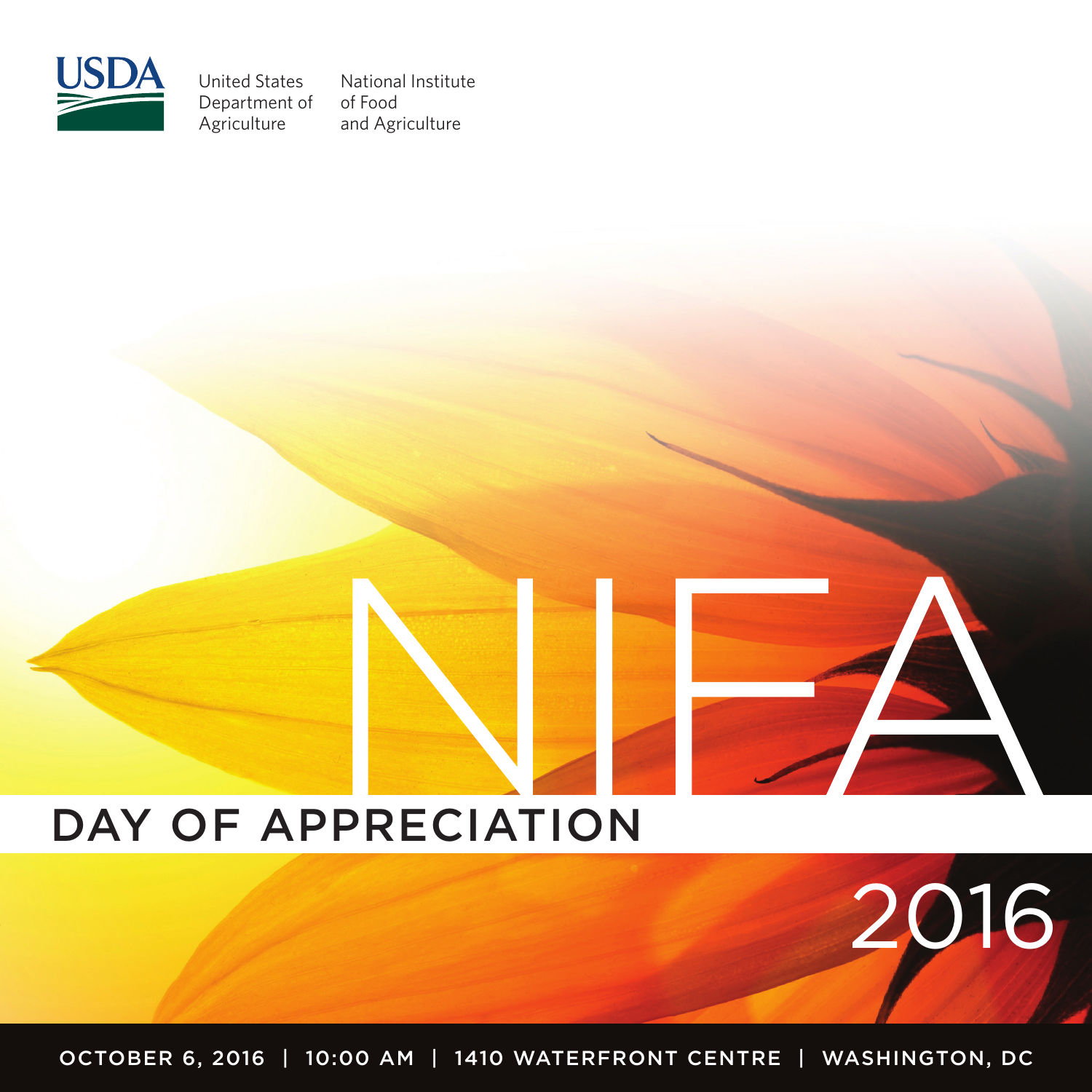# **NIFA Day of Appreciation 2016**

# **opening comments** Sonny Ramaswamy

# **presentation of awards**

meryl broussard

robert holland

# **awards** length of service Abraham lincoln honor awards nifa team awards a.J. dye award for diversity director's awards for excellence nifa partnership awards NIFA hall of Fame

# **closing comments** Sonny Ramaswamy

# **Length of Service**

#### **5 years**

Garri Azrelyant, Carol Benesh, Jane Clary Loveless, Kelly Flynn, Robert Holland, Lakshmi Matukumalli, Suzette McCreary, Alyse Perez-Rivera, Adam Preuter, Ahlishia Shipley, Douglas Swanson, Bonita Williams

#### **10 years**

Daniel Cassidy, James Dobrowolski, Scott Elliott, Susan Garman, Trenice Hall, Kenyata Hankerson, Charlotte Kirk Baer, Paularie Knox, Latasha Lyte, Robert Martin, Jimese Price

# **15 years** Saleia Afele Faamuli, Laura Artis, Teresa Bailey, Nancy Cavallaro, Hongda Chen, Robert Hedberg, Shynika Loften, Mark Mirando, Festus Onyegbula, Gary Sherman, Alicia Simon, Robert Smith, Sivapathasun Sureshwaran,

Jeanette Thurston

#### **20 years**

Georgette Ashton, Catalino Blanche, Vivian Brooks-Marshall, Pandora Dubose, Otto Gonzalez, Valerie Martin, Cynthia Montgomery, Eric Norland, Steven Thomson

#### **25 years**

Aurea Anderson, Shawn Bennett, Susan Bowman, Paula Geiger, Jack Goldberg, Melanie Krizmanich, Ann Lichens Park, Liang Shiou Lin, Mary Purcell, Jan Singleton, Amy Wilson, Mamie Young

#### **30 years**

Joseph Barbano, Jane Graninger, Deborah Ogden, Janet Schmidt, Frederica Steward

# **35 years** Ellen Danus, James Kahler, Sharon Lumpkin, Michael McGirr

**40 years** John McClinton

> **45 years** Ester Carter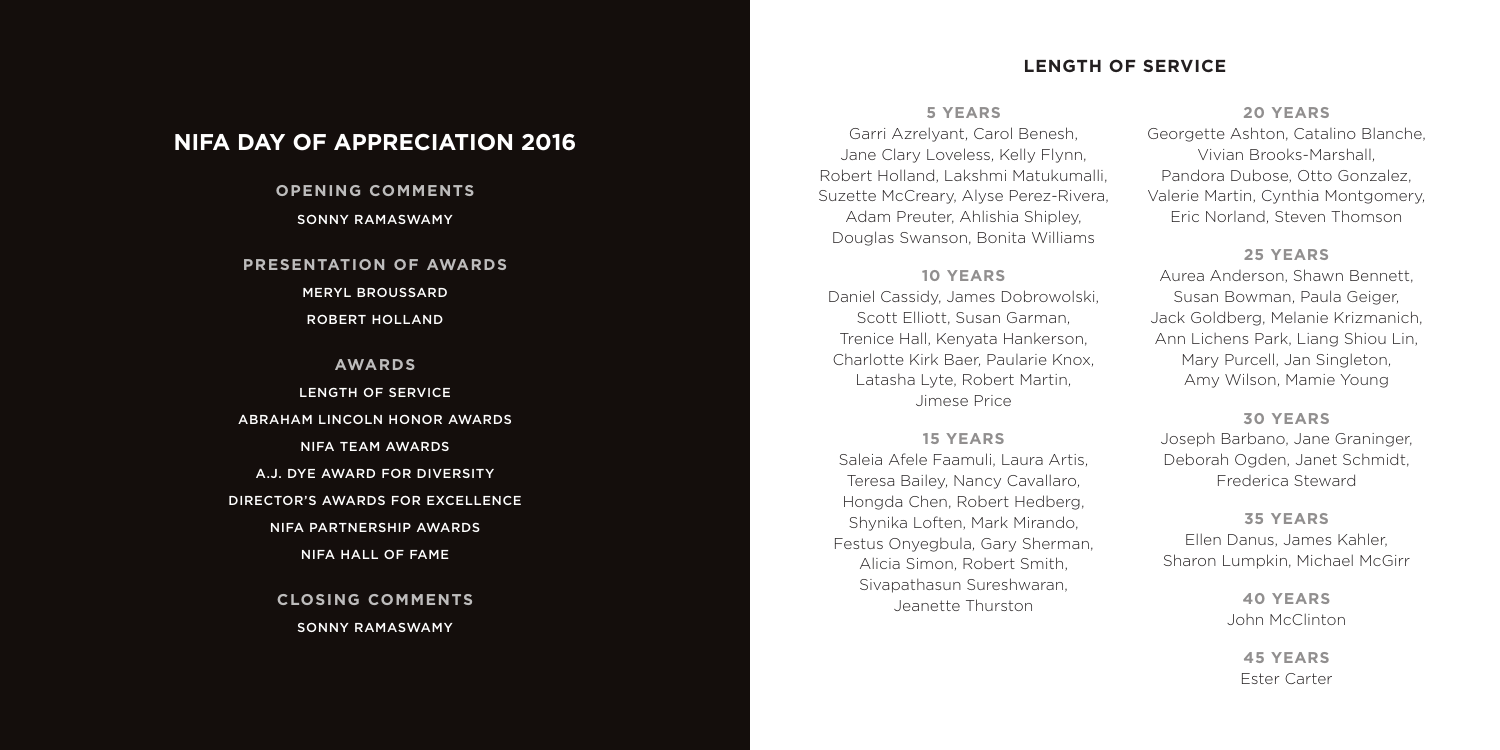## **Team Awards**

**science**

USA SCIENCE & ENGINEERING FESTIVAL TEAM

#### **Abraham Lincoln Honor Award Recipients**

**NAHLN & NPDN: SISTER AGROSECURITY NETWORKS** Kitty Cardwell, Martin Draper, Mark Robinson, Gary Sherman, Danielle Tack, Adele Turzillo

**MINORITY SERVING INSTITUTION CAPACITY BUILDING TEAM** Saleia Afele-Faamuli, Susan Bowman, Ellen Danus, Bertha Green, Timothy Grosser, Katrena Hanks, Kimberly Johnson, Eula Jordan, Eric Kornegay, Irma Lawrence, Jill Lee, Edwin Lewis, Josue Lopez, Antonio McLaren, Muquarrab Qureshi, David Sosa, Suresh Sureshwaran, David Wagner, Lindell Williams, Adrienne Woodin

> **CLIMATE CHANGE, GLOBAL FOOD SECURITY, AND THE US FOOD SYSTEM TEAM** Rachel Melnick-Lippart

> > **PAKISTAN TEAM** Otto Gonzalez

# **nifa Partnership Awards**

# **Mission Integration of research, education, and extension**

For enabling Southern pine landowners to manage forests for increased carbon sequestration and adopt forest management approaches that increase forest resilience and sustainability. *PINEMAP* • UNIVERSITY OF FLORIDA

## **Multistate Efforts**

For developing an exceptional transdisciplinary research, extension, and education project in nine states to identify strategies to make corn production climate resilient. *CLIMATE CHANGE, MITIGATION, AND ADAPTATION IN CORN-BASED CROPPING SYSTEMS* • IOWA STATE UNIVERSITY

#### **Innovative Programs and projects**

For assisting aspiring and small food entrepreneurs by providing a central source of information and resources related to operating a food business. *FOOD ENTREPRENEUR WORKING GROUP* • AUBURN UNIVERSITY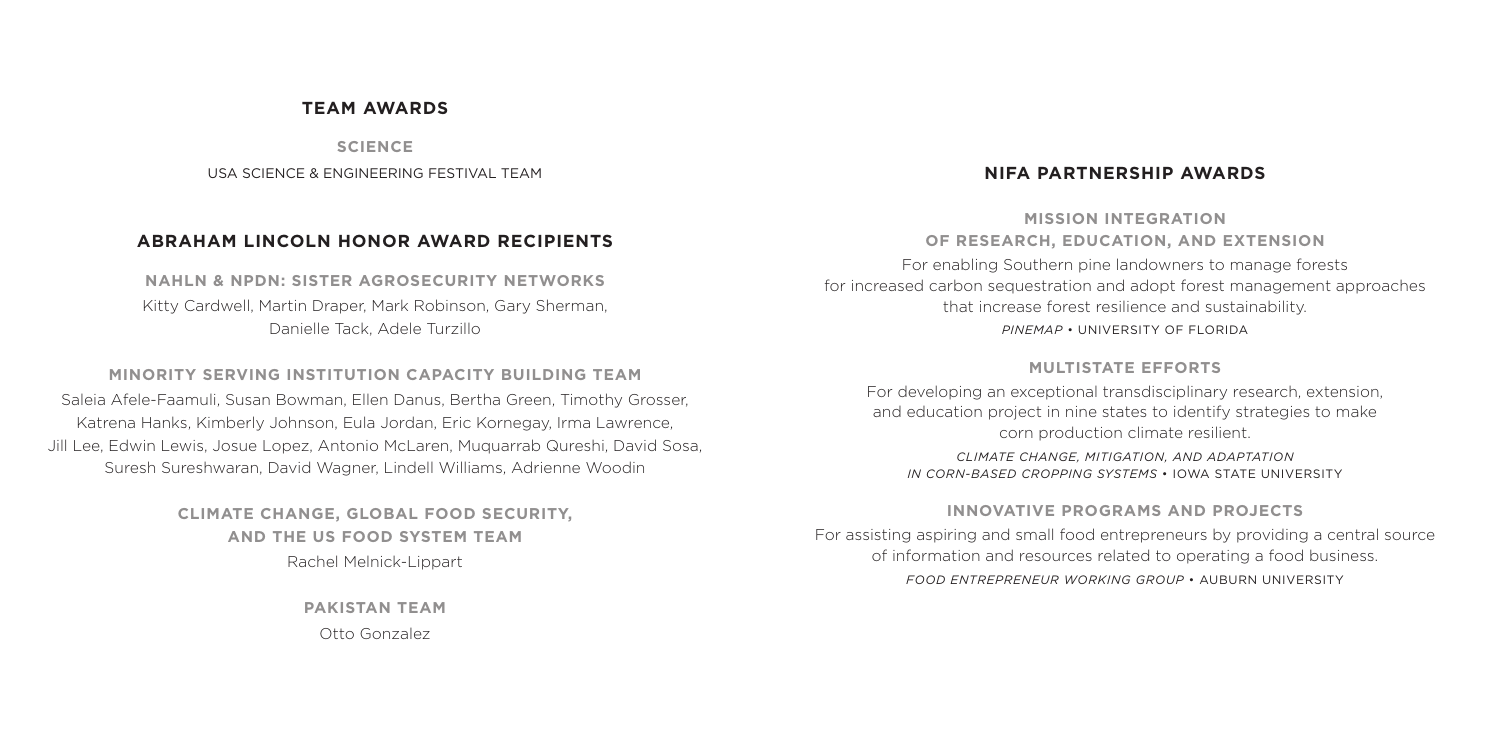# **ROGER N. BEACHY, Ph.D.**

#### CHIEF SCIENTIFIC OFFICER, INDIGO AGRICULTURE

Dr. Roger N. Beachy serves as Chief Scientific Officer at Indigo Agriculture. He is also founding Director of the World Food Center at the University of California, Davis and President Emeritus of the Donald Danforth Plant Science Center in St. Louis, Missouri. He was the founding Executive Director and former CEO of the Global Institute for Food Security in 2013. In 2009 Dr. Beachy was appointed as the first Director of the National Institute of Food and Agriculture, where he served until 2011. He also served as President of the Donald Danforth Plant Science Center. Previously, Dr. Beachy headed the Division of Plant Biology at The Scripps Research Institute and was Professor and Scripps Family Chair in Cell Biology and Co-Director of the International Laboratory for Tropical Agricultural Biotechnology. He began his career as a biology faculty member and Director of the Center for Plant Science and Biotechnology at Washington University in St. Louis. Dr. Beachy received his B.A. in biology from Goshen College and his Ph.D. in plant pathology from Michigan State University. Dr. Beachy was a 2001 recipient of the prestigious Wolf Prize in Agriculture.

# **CAROLYN B. BROOKS, Ph.D.**

## FORMER EXECUTIVE DIRECTOR, 1890 ASSOCIATION OF RESEARCH DIRECTORS

Dr. Carolyn B. Brooks previously served as the Executive Director of the Association of 1890 Research Directors and as the Dean of the School of Agricultural and Natural Sciences and the 1890 Research Director at the University of Maryland Eastern Shore (UMES). Dr. Brooks has also served as the Chair of the Department of Agriculture and Co-Director of the Center of Plant and Microbial Biotechnology at UMES. Prior to joining UMES in 1981, Dr. Brooks was a principal investigator in nutrition programs at Kentucky State University. She received her B.S. and M.S. degrees in biology from Tuskegee University and her Ph.D. in microbiology from The Ohio State University. Dr. Brooks was a recipient of the Faculty Award for Excellence in Science and Technology from the White House, the Outstanding Educator Award from the Maryland Association for Higher Education, the Faculty Award for Excellence and Achievement from the UMES National Alumni Association and a number of other university awards for research excellence. Dr. Brooks' biography is included in "Distinguished African American Scientists of the 20th Century."

# **nifa hall of fame nifa hall of fame**

#### **WALTER HILL, Ph.D.**

# VICE PROVOST, LAND-GRANT UNIVERSITY AFFAIRS; DEAN, COLLEGE OF AGRICULTURE, ENVIRONMENT, AND NUTRITION SCIENCES; DIRECTOR OF 1890 RESEARCH; AND ADMINISTRATOR OF 1890 EXTENSION; TUSKEGEE UNIVERSITY

Dr. Walter Hill serves as the Vice Provost of Land-Grant University Affairs at Tuskegee University. Dr. Hill also currently serves as the Dean of the College of Agriculture, Environment, and Nutrition Sciences, the Director of the George Washington Carver Agricultural Experiment Station, and the Administrator of 1890 Extension. Dr. Hill joined Tuskegee University in 1978 as an Assistant Professor and was appointed as Dean of the School of Agriculture and Home Economics in 1987. He has served in numerous leadership and interim positions including Interim Dean of the School of Architecture and Construction Science and Interim Provost and Vice President of Academic Affairs. Prior to joining Tuskegee University, Dr. Hill was a high school teacher for the Chicago Public Schools where he taught chemistry and general and physical science. Dr. Hill received his Ph.D. in agronomy and environmental chemistry from the University of Illinois, his master's degrees from both the University of Arizona and the University of Chicago, and his B.S. from Lake Forest College in Illinois.

## **DANIEL ROSSI, Ph.D.**

## FORMER EXECUTIVE DIRECTOR, NORTHEASTERN REGIONAL ASSOCIATION OF STATE AGRICULTURAL EXPERIMENT STATION DIRECTORS

Dr. Daniel Rossi served as the Executive Director of the Northeastern Regional Association of State Agricultural Experiment Station Directors (NERA) since 2007 where he was responsible for advancing the policies and programs of the NERA and its constituent members. In 2002 he was appointed Senior Associate Dean for Administration and Senior Associate Director of the New Jersey Agricultural Experiment Station (NJAES) at Rutgers University. Prior to that, Dr. Rossi served as Associate Director of the NJAES and Executive Director of the Mid-Atlantic Regional Food Policy Institute. Dr. Rossi has also served in numerous national leadership positions within the State Agricultural Experiment Station System. Dr. Rossi received his B.S. and M.S. degrees